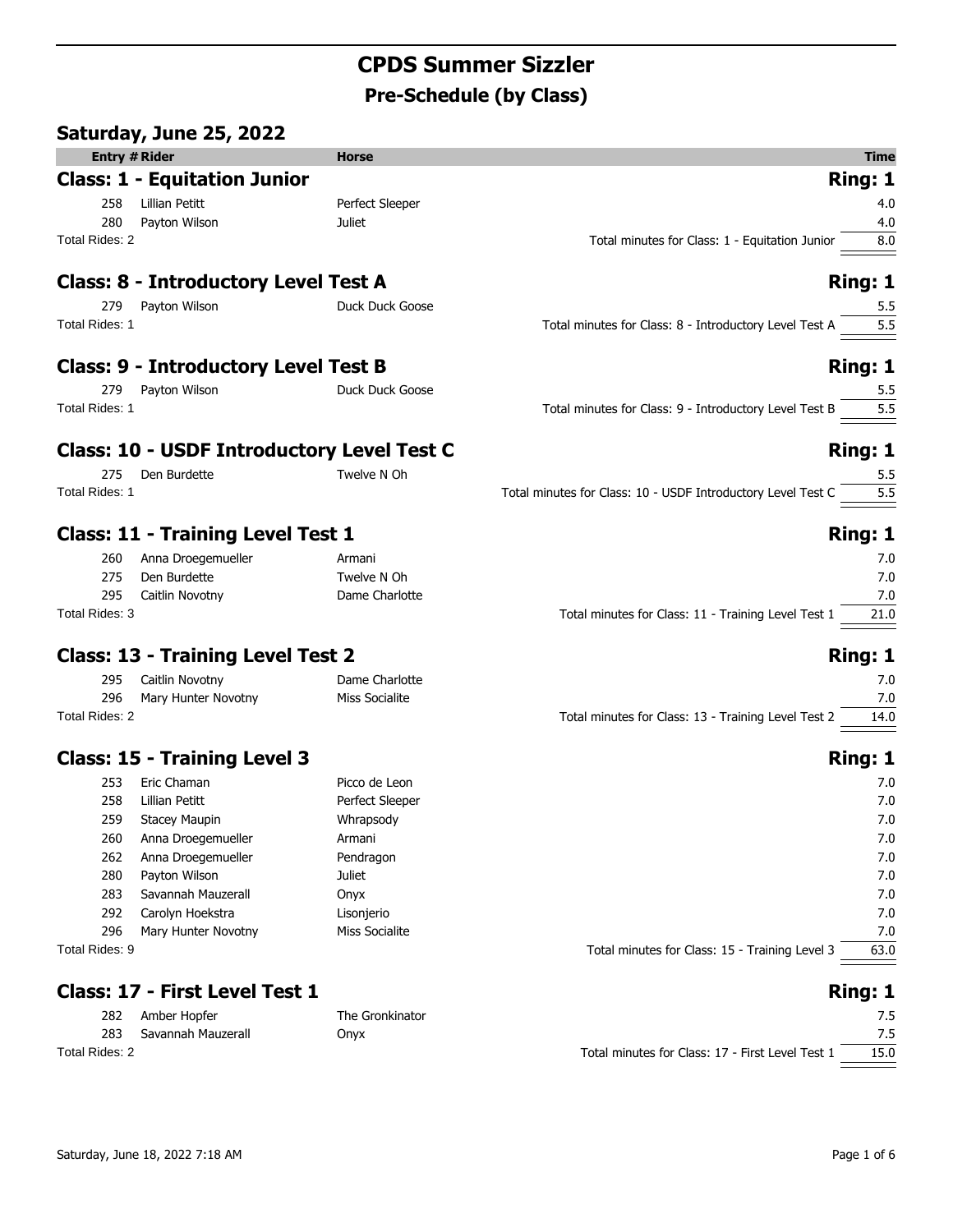|                | Saturday, June 25, 2022                |                   |                                                   |             |
|----------------|----------------------------------------|-------------------|---------------------------------------------------|-------------|
|                | <b>Entry # Rider</b>                   | <b>Horse</b>      |                                                   | <b>Time</b> |
|                | <b>Class: 19 - First Level Test 2</b>  |                   |                                                   | Ring: 1     |
| 262            | Anna Droegemueller                     | Pendragon         |                                                   | 7.5         |
| Total Rides: 1 |                                        |                   | Total minutes for Class: 19 - First Level Test 2  | 7.5         |
|                | Class: 21 - First Level Test 3         |                   | Ring: 1                                           |             |
| 254            | Danielle Stout                         | Albert's Knight   |                                                   | 8.0         |
| 259            | <b>Stacey Maupin</b>                   | Whrapsody         |                                                   | 8.0         |
| 282            | Amber Hopfer                           | The Gronkinator   |                                                   | 8.0         |
| 285            | Audrey McKenna                         | Ezekeil           |                                                   | 8.0         |
| 290            | Grayson Tharp                          | Reveille          |                                                   | 8.0         |
| 293            | Sarah Koch                             | Deacon            |                                                   | 8.0         |
| Total Rides: 6 |                                        |                   | Total minutes for Class: 21 - First Level Test 3  | 48.0        |
|                | Class: 25 - Second Level Test 1        |                   | Ring: 1                                           |             |
| 285            | Audrey McKenna                         | Ezekeil           |                                                   | 7.5         |
| 290            | Grayson Tharp                          | Reveille          |                                                   | 7.5         |
| Total Rides: 2 |                                        |                   | Total minutes for Class: 25 - Second Level Test 1 | 15.0        |
|                | <b>Class: 27 - Second Level Test 3</b> |                   | Ring: 1                                           |             |
| 254            | Danielle Stout                         | Albert's Knight   |                                                   | 8.0         |
| 274            | Kimberlee McKenzee                     | Roque WRF         |                                                   | 8.0         |
| Total Rides: 2 |                                        |                   | Total minutes for Class: 27 - Second Level Test 3 | 16.0        |
|                | <b>Class: 29 - Third Level Test 1</b>  |                   | Ring: 1                                           |             |
| 256            | Angela Siemer                          | Crimson Tide      |                                                   | 7.5         |
| 261            | Lynn Vandenberg                        | Horino            |                                                   | 7.5         |
| 269            | Amanda Edwards                         | Jessanna RS       |                                                   | 7.5         |
| 286            | Richal Flannery                        | OM EL Pashahn     |                                                   | 7.5         |
| 287            | Richal Flannery                        | Sky Full of Stars |                                                   | 7.5         |
| 294            | Gail Knoffloch                         | Your Ex Boyfriend |                                                   | 7.5         |
| Total Rides: 6 |                                        |                   | Total minutes for Class: 29 - Third Level Test 1  | 45.0        |
|                | <b>Class: 30 - Third Level Test 2</b>  |                   |                                                   | Ring: 1     |

| 286            | Richal Flannery | OM EL Pashahn     |                                                  | 8.0  |
|----------------|-----------------|-------------------|--------------------------------------------------|------|
| 287            | Richal Flannery | Sky Full of Stars |                                                  | 8.0  |
| 297            | Lori Mullin     | Sweet Samurai     |                                                  | 8.0  |
| Total Rides: 3 |                 |                   | Total minutes for Class: 30 - Third Level Test 2 | 24.0 |
|                |                 |                   |                                                  |      |

# **Class: 31 - Third Level Test 3 Ring: 1 Ring: 1**

| 251            | Eric Chaman                | Golden Darling HU |                                                  | 8.0  |
|----------------|----------------------------|-------------------|--------------------------------------------------|------|
| 261            | Lynn Vandenberg            | Horino            |                                                  | 8.0  |
| 263            | Nicole Riffe               | WH Libra          |                                                  | 8.0  |
| 276            | Molly Ralstin              | Wretro Grayed WF  |                                                  | 8.0  |
| 277            | Kristin Wasemiller-Knutson | Pavatea           |                                                  | 8.0  |
| 288            | Roberta Clark              | Indygo            |                                                  | 8.0  |
| 297            | Lori Mullin                | Sweet Samurai     |                                                  | 8.0  |
| Total Rides: 7 |                            |                   | Total minutes for Class: 31 - Third Level Test 3 | 56.0 |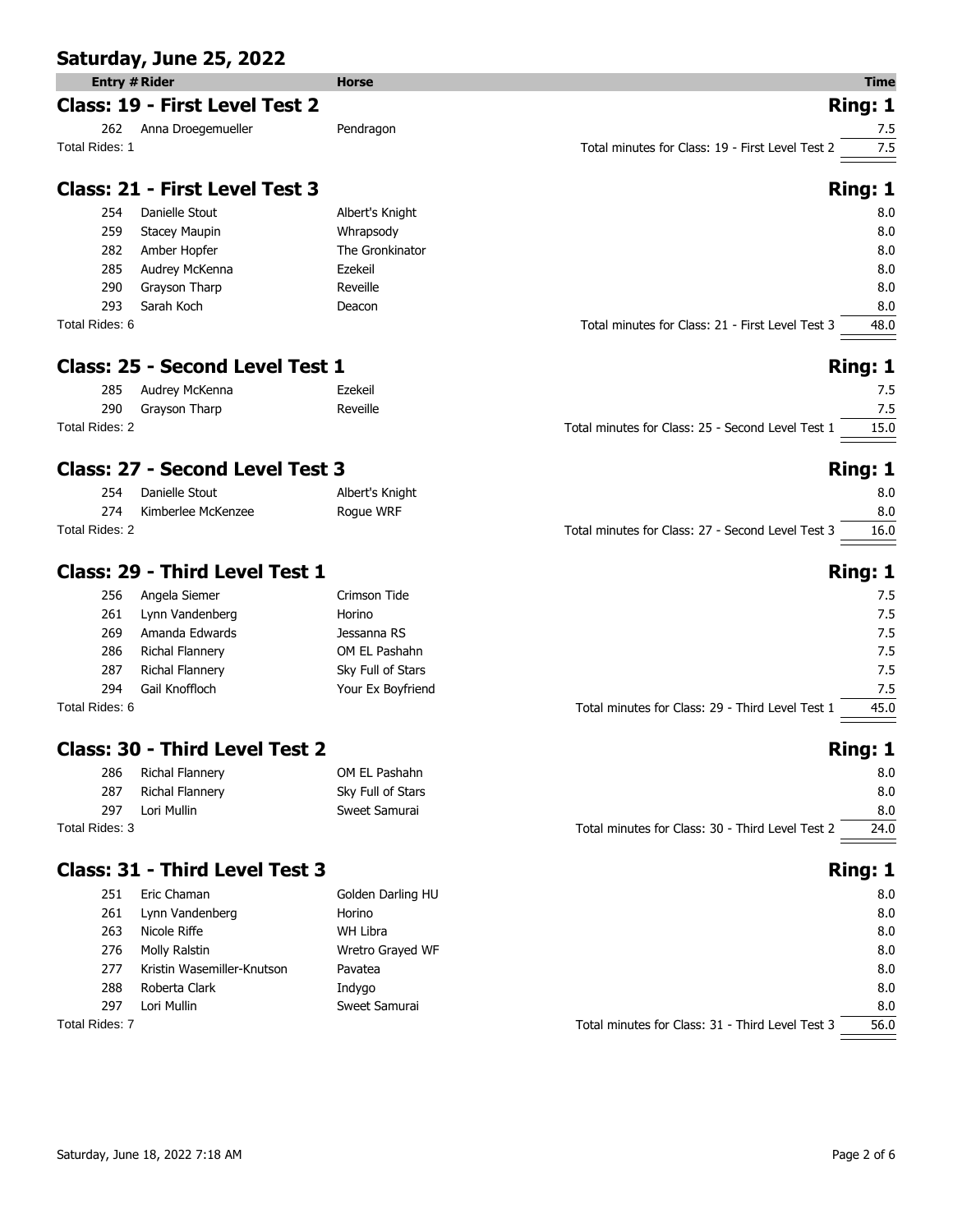|                      | Saturday, June 25, 2022                             |                    |                                                                |              |
|----------------------|-----------------------------------------------------|--------------------|----------------------------------------------------------------|--------------|
| <b>Entry # Rider</b> |                                                     | <b>Horse</b>       |                                                                | Time         |
|                      | Class: 32 - Fourth Level Test 1                     |                    | Ring: 1                                                        |              |
|                      | 272 Kyriana Beard                                   | Fergie             |                                                                | 8.0          |
| Total Rides: 1       |                                                     |                    | Total minutes for Class: 32 - Fourth Level Test 1              | 8.0          |
|                      | <b>Class: 33 - Fourth Level Test 2</b>              |                    | Ring: 1                                                        |              |
| 298                  | Kyriana Beard                                       | Fergie             |                                                                | 7.5          |
| Total Rides: 1       |                                                     |                    | Total minutes for Class: 33 - Fourth Level Test 2              | 7.5          |
|                      | Class: 34 - Fourth Level Test 3                     |                    | Ring: 1                                                        |              |
| 299                  | Kim Dyer                                            | DeauvilleBeekhoeve |                                                                | 9.0          |
| Total Rides: 1       |                                                     |                    | Total minutes for Class: 34 - Fourth Level Test 3              | 9.0          |
|                      | Class: 35 - Prix St. Georges                        |                    | Ring: 1                                                        |              |
| 268                  | Robin Hessel                                        | Wie Gehtz          |                                                                | 8.0          |
| 270                  | Stacia Wert-Gray                                    | Lupo               |                                                                | 8.0          |
| 271                  | Nancy Eytcheson                                     | Conrad             |                                                                | 8.0          |
| 284                  | Audrey McKenna                                      | D'Ormonde          |                                                                | 8.0          |
| Total Rides: 4       |                                                     |                    | Total minutes for Class: 35 - Prix St. Georges                 | 32.0         |
|                      | <b>Class: 40 - Grand Prix</b>                       |                    | Ring: 1                                                        |              |
| 265                  | Chris Cashel                                        | Waterfront         |                                                                | 9.0          |
| 267                  | Robin Hessel                                        | Diamond            |                                                                | 9.0          |
| Total Rides: 2       |                                                     |                    | Total minutes for Class: 40 - Grand Prix                       | 18.0         |
|                      | <b>Class: 40 ROO - Grand Prix Ride out of order</b> |                    | Ring: 1                                                        |              |
| 266                  | Chris Cashel                                        | Buena Vista        |                                                                | 9.0          |
| Total Rides: 1       |                                                     |                    | Total minutes for Class: 40 ROO - Grand Prix Ride out of order | 9.0          |
|                      | <b>Class: 42 - Musical Freestyle Test of Choice</b> |                    | Ring: 1                                                        |              |
| 255                  | Janelle Williams                                    | <b>Barn Dance</b>  |                                                                | 9.0          |
| 264                  | Nicole Riffe                                        | Sun Dreamer        |                                                                | 9.0          |
| 277                  | Kristin Wasemiller-Knutson                          | Pavatea            |                                                                | 9.0          |
| 278                  | Kristin Wasemiller-Knutson                          | Vashti             |                                                                | 9.0          |
| Total Rides: 4       |                                                     |                    | Total minutes for Class: 42 - Musical Freestyle Test of Choice | 36.0         |
|                      | <b>Class: 46 TOC - Test of Choice</b>               |                    |                                                                | <b>Ring:</b> |
| 263                  | Nicole Riffe                                        | <b>WH Libra</b>    |                                                                | 8.0          |
| 274                  | Kimberlee McKenzee                                  | Rogue WRF          |                                                                | 8.0          |
| 280                  | Payton Wilson                                       | <b>Juliet</b>      |                                                                | 7.0          |
| 288                  | Roberta Clark                                       | Indygo             |                                                                | 8.0          |
| 294                  | Gail Knoffloch                                      | Your Ex Boyfriend  |                                                                | 7.5          |
| Total Rides: 5       |                                                     |                    | Total minutes for Class: 46 TOC - Test of Choice               | 38.5         |

Total Rides: 5 Total minutes for Class: 46 TOC - Test of Choice

### **Total Rides: 67 Total minutes for Saturday, June 25, 2022: 8 Hrs 27 Mins**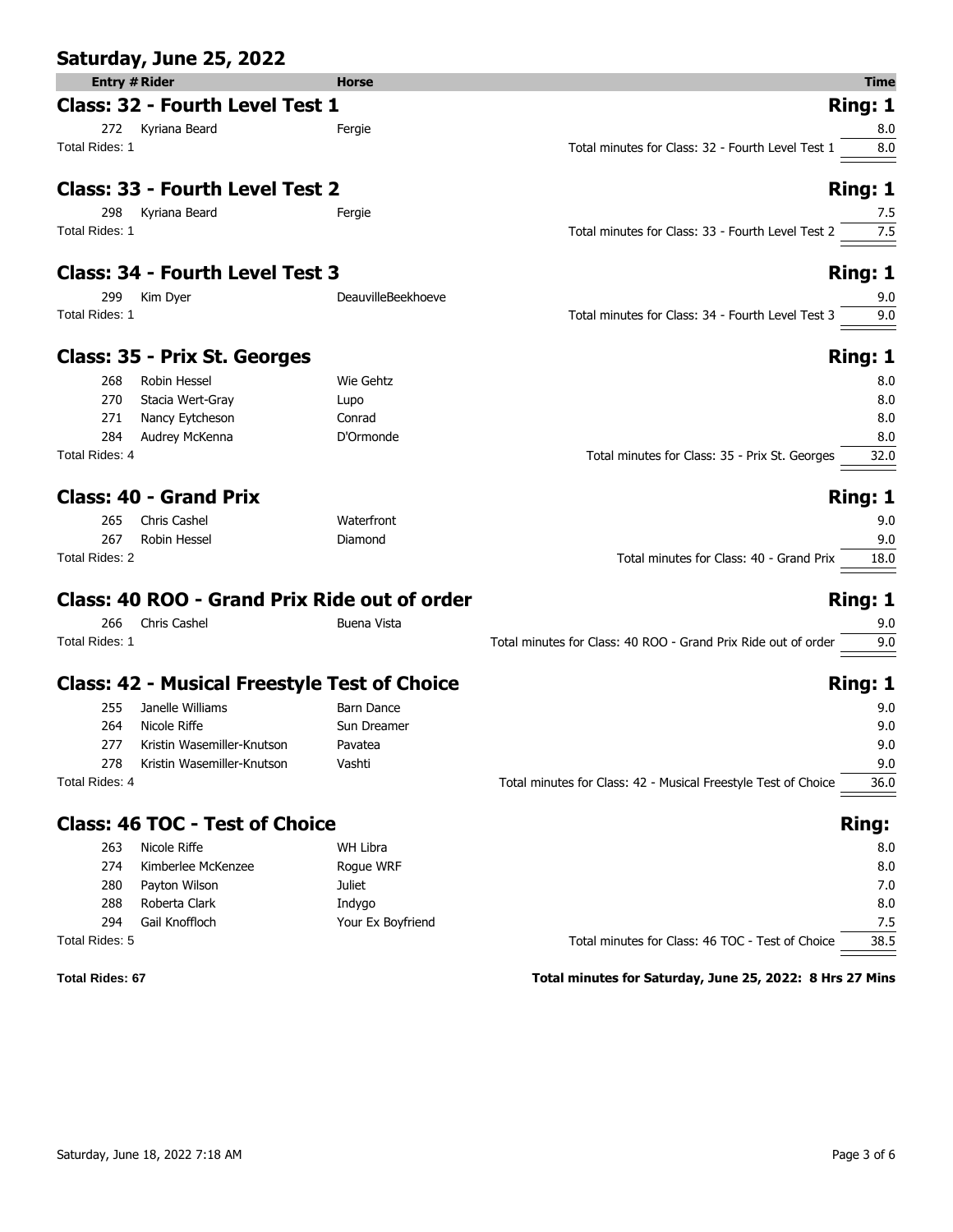|                      | <b>Sunday, June 26, 2022</b>                 |                                                               |                                                                                         |
|----------------------|----------------------------------------------|---------------------------------------------------------------|-----------------------------------------------------------------------------------------|
| <b>Entry # Rider</b> |                                              | <b>Horse</b>                                                  | <b>Time</b>                                                                             |
|                      | <b>Class: 46 E - Equitation Junior</b>       |                                                               | <b>Ring: 1</b>                                                                          |
| 258                  | Lillian Petitt                               | Perfect Sleeper                                               | 4.0                                                                                     |
| 280                  | Payton Wilson                                | Juliet                                                        | 4.0                                                                                     |
| Total Rides: 2       |                                              |                                                               | Total minutes for Class: 46 E - Equitation Junior<br>8.0                                |
|                      |                                              | Class: 51 - Materiale 4-5 year old colts, stallions, geldings | <b>Ring: 1</b>                                                                          |
| 253                  | Eric Chaman                                  | Picco de Leon                                                 | 10.0                                                                                    |
| Total Rides: 1       |                                              |                                                               | Total minutes for Class: 51 - Materiale 4-5 year old colts, stallions, geldings<br>10.0 |
|                      | <b>Class: 52 - Introductory Level Test A</b> |                                                               | <b>Ring: 1</b>                                                                          |
| 279                  | Payton Wilson                                | Duck Duck Goose                                               | 5.5                                                                                     |
| Total Rides: 1       |                                              |                                                               | Total minutes for Class: 52 - Introductory Level Test A<br>5.5                          |
|                      | <b>Class: 53 - Introductory Level Test B</b> |                                                               | Ring: 1                                                                                 |
| 279                  | Payton Wilson                                | Duck Duck Goose                                               | 5.5                                                                                     |
| 289                  | <b>Thomas Groves</b>                         | Twelve N Oh                                                   | 5.5                                                                                     |
| Total Rides: 2       |                                              |                                                               | Total minutes for Class: 53 - Introductory Level Test B<br>11.0                         |
|                      |                                              |                                                               |                                                                                         |
|                      | <b>Class: 55 - Training Level Test 1</b>     |                                                               | Ring: 1                                                                                 |
| 260                  | Anna Droegemueller                           | Armani                                                        | 7.0                                                                                     |
| 275                  | Den Burdette                                 | Twelve N Oh                                                   | 7.0                                                                                     |
| 295                  | Caitlin Novotny                              | Dame Charlotte                                                | 7.0                                                                                     |
| Total Rides: 3       |                                              |                                                               | Total minutes for Class: 55 - Training Level Test 1<br>21.0                             |
|                      | <b>Class: 57 - Training Level Test 2</b>     |                                                               | <b>Ring: 1</b>                                                                          |
| 292                  | Carolyn Hoekstra                             | Lisonjerio                                                    | 7.0                                                                                     |
| 295                  | Caitlin Novotny                              | Dame Charlotte                                                | 7.0                                                                                     |
| 296                  | Mary Hunter Novotny                          | Miss Socialite                                                | 7.0                                                                                     |
| Total Rides: 3       |                                              |                                                               | Total minutes for Class: 57 - Training Level Test 2<br>21.0                             |
|                      | <b>Class: 59 - Training Level 3</b>          |                                                               | Ring: 1                                                                                 |
|                      | 258 Lillian Petitt                           | Perfect Sleeper                                               | 7.0                                                                                     |
| 259                  | <b>Stacey Maupin</b>                         | Whrapsody                                                     | 7.0                                                                                     |
| 260                  | Anna Droegemueller                           | Armani                                                        | 7.0                                                                                     |
| 262                  | Anna Droegemueller                           | Pendragon                                                     | 7.0                                                                                     |
| 280                  | Payton Wilson                                | Juliet                                                        | 7.0                                                                                     |
| 283                  | Savannah Mauzerall                           | Onyx                                                          | 7.0                                                                                     |
| 292                  | Carolyn Hoekstra                             | Lisonjerio                                                    | 7.0                                                                                     |
| 296                  | Mary Hunter Novotny                          | Miss Socialite                                                | 7.0                                                                                     |
| Total Rides: 8       |                                              |                                                               | Total minutes for Class: 59 - Training Level 3<br>56.0                                  |
|                      | Class: 61 - First Level Test 1               |                                                               | <b>Ring: 1</b>                                                                          |
| 282                  | Amber Hopfer                                 | The Gronkinator                                               | 7.5                                                                                     |

|                | 282 Amber Hopfer       |
|----------------|------------------------|
|                | 283 Savannah Mauzerall |
| Total Rides: 2 |                        |

# **Class: 63 - First Level Test 2 Ring: 1 Ring: 1**

262 Anna Droegemueller Pendragon 7.5

| 282            | Amber Hopfer       | The Gronkinator |                                                  |      |
|----------------|--------------------|-----------------|--------------------------------------------------|------|
| 283            | Savannah Mauzerall | Onyx            |                                                  |      |
| Total Rides: 2 |                    |                 | Total minutes for Class: 61 - First Level Test 1 | 15.0 |
|                |                    |                 |                                                  |      |

Total Rides: 1 Total minutes for Class: 63 - First Level Test 2 7.5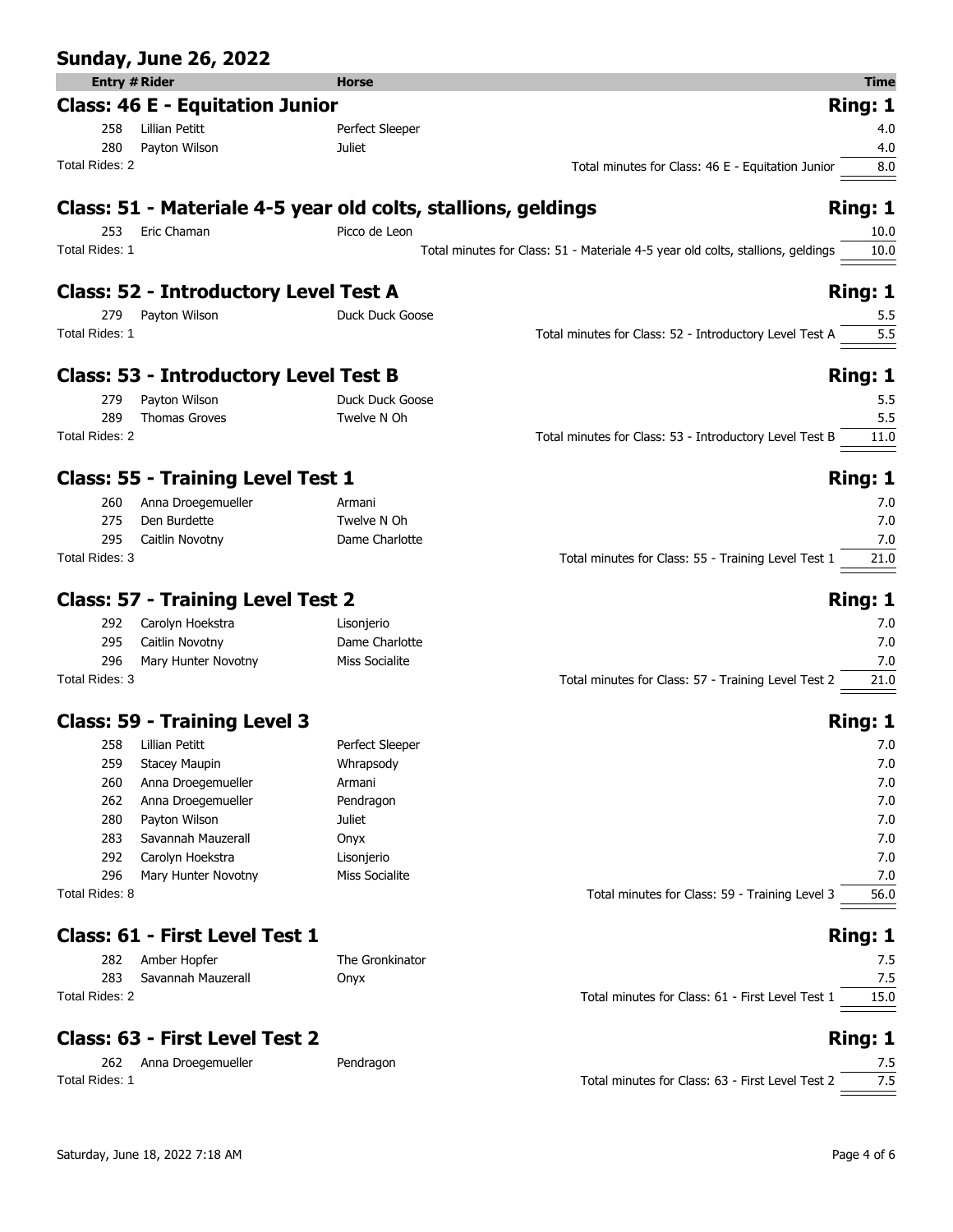### **Sunday, June 26, 2022**

|                | <b>Entry # Rider</b>           | <b>Horse</b>    |                                                  | <b>Time</b> |
|----------------|--------------------------------|-----------------|--------------------------------------------------|-------------|
|                | Class: 65 - First Level Test 3 |                 |                                                  | Ring: 1     |
| 254            | Danielle Stout                 | Albert's Knight |                                                  | 8.0         |
| 259            | <b>Stacey Maupin</b>           | Whrapsody       |                                                  | 8.0         |
| 282            | Amber Hopfer                   | The Gronkinator |                                                  | 8.0         |
| 293            | Sarah Koch                     | Deacon          |                                                  | 8.0         |
| Total Rides: 4 |                                |                 | Total minutes for Class: 65 - First Level Test 3 | 32.0        |

# **Class: 69 - Second Level Test 3 Ring: 1 Ring: 1 Ring: 1**

| 254            | Danielle Stout     | Albert's Knight |                                                   | 8.0  |
|----------------|--------------------|-----------------|---------------------------------------------------|------|
| 274            | Kimberlee McKenzee | Rogue WRF       |                                                   | 8.0  |
| Total Rides: 2 |                    |                 | Total minutes for Class: 69 - Second Level Test 3 | 16.0 |

# **Class: 71 - Third Level Test 1 Ring: 1 Ring: 1 Ring: 1**

| 255            | Janelle Williams | Barn Dance   |                                                  | 7.5  |
|----------------|------------------|--------------|--------------------------------------------------|------|
| 256            | Angela Siemer    | Crimson Tide |                                                  | 7.5  |
| 261            | Lynn Vandenberg  | Horino       |                                                  | 7.5  |
| 269            | Amanda Edwards   | Jessanna RS  |                                                  | 7.5  |
| 291            | Claire Eady      | Lilla My     |                                                  | 7.5  |
| Total Rides: 5 |                  |              | Total minutes for Class: 71 - Third Level Test 1 | 37.5 |

### **Class: 72 - Third Level Test 2 Ring: 1 Ring: 1 Ring: 1**

| 291            | Claire Eady | Lilla Mv      |                                                  | 8.0  |
|----------------|-------------|---------------|--------------------------------------------------|------|
| 297            | Lori Mullin | Sweet Samurai |                                                  | 8.0  |
| Total Rides: 2 |             |               | Total minutes for Class: 72 - Third Level Test 2 | 16.0 |

### **Class: 73 - Third Level Test 3 Ring: 1 Ring: 1**

| 251            | Eric Chaman     | Golden Darling HU |                                                  | 8.0  |
|----------------|-----------------|-------------------|--------------------------------------------------|------|
| 261            | Lynn Vandenberg | Horino            |                                                  | 8.0  |
| 263            | Nicole Riffe    | WH Libra          |                                                  | 8.0  |
| 276            | Molly Ralstin   | Wretro Grayed WF  |                                                  | 8.0  |
| 297            | Lori Mullin     | Sweet Samurai     |                                                  | 8.0  |
| Total Rides: 5 |                 |                   | Total minutes for Class: 73 - Third Level Test 3 | 40.0 |
|                |                 |                   |                                                  |      |

### **Class: 75 - Fourth Level Test 2 Ring: 1 Ring: 1**

298 Kyriana Beard **Fergie** Total Rides: 1 Total minutes for Class: 75 - Fourth Level Test 2 7.5

### **Class: 76 - Fourth Level Test 3 Ring: 1 Ring: 1**

| 272            | Kvriana Beard | Fergie |                                                   |     |
|----------------|---------------|--------|---------------------------------------------------|-----|
| Total Rides: 1 |               |        | Total minutes for Class: 76 - Fourth Level Test 3 | 9.0 |
|                |               |        |                                                   |     |

# **Class: 77 - Prix St. Georges Ring: 1 Ring: 1 Ring: 1**

| 268            | Robin Hessel     | Wie Gehtz |                                                | 8.0  |
|----------------|------------------|-----------|------------------------------------------------|------|
| 270            | Stacia Wert-Gray | Lupo      |                                                | 8.0  |
| 271            | Nancy Eytcheson  | Conrad    |                                                | 8.0  |
| Total Rides: 3 |                  |           | Total minutes for Class: 77 - Prix St. Georges | 24.0 |

| Il minutes for Class: 75 - Fourth Level Test 2 | 7.5 |
|------------------------------------------------|-----|
|                                                |     |

| nutes for Class: 72 - Third Level Test 2 |             |
|------------------------------------------|-------------|
|                                          | <b>Ring</b> |
|                                          |             |